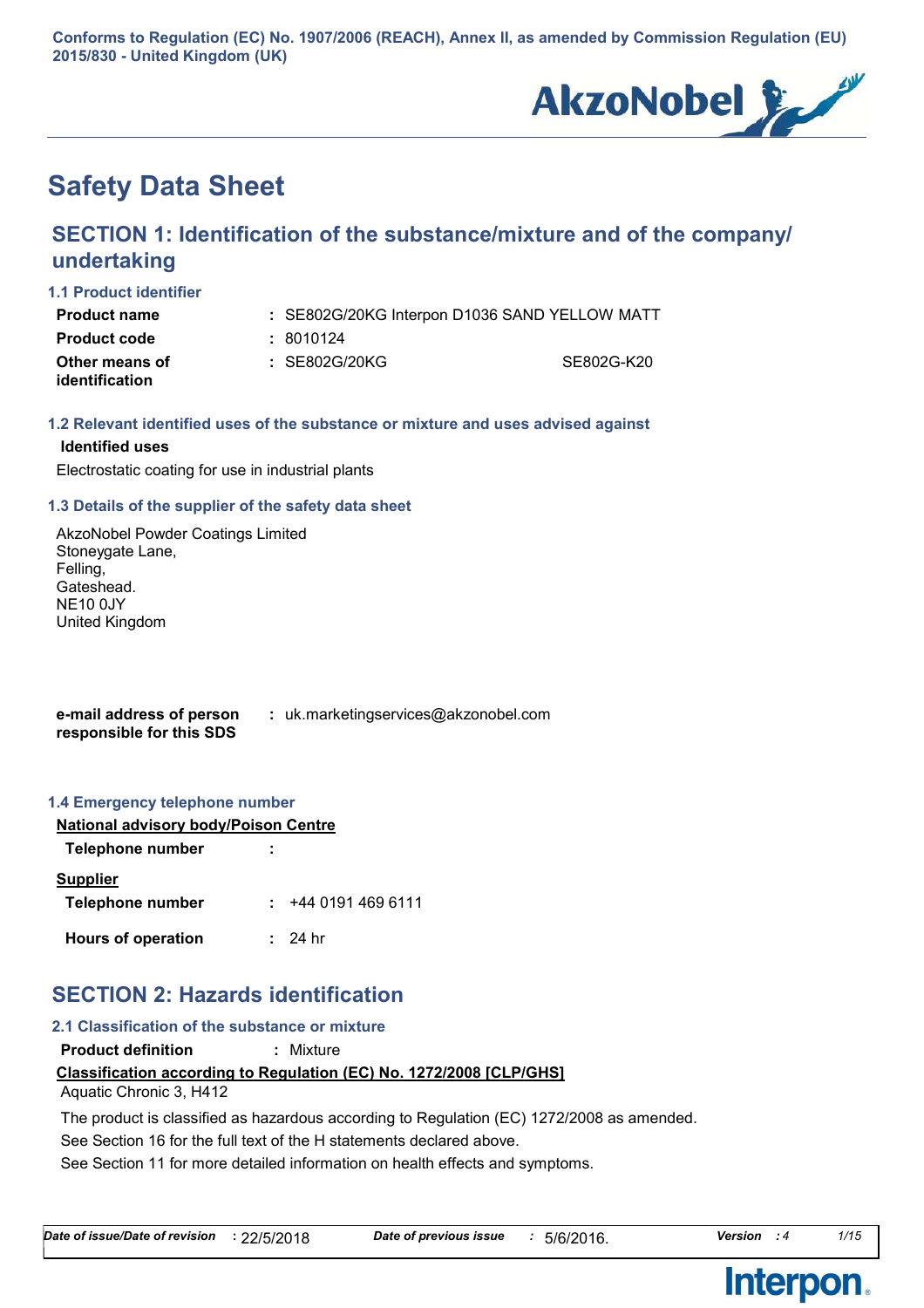

#### **2.2 Label elements**

| Signal word                                                                                                                                              | : No signal word.                                                                                                    |  |
|----------------------------------------------------------------------------------------------------------------------------------------------------------|----------------------------------------------------------------------------------------------------------------------|--|
| <b>Hazard statements</b>                                                                                                                                 | : Harmful to aquatic life with long lasting effects.                                                                 |  |
| <b>Precautionary statements</b>                                                                                                                          |                                                                                                                      |  |
| <b>Prevention</b>                                                                                                                                        | : Avoid release to the environment.                                                                                  |  |
| <b>Response</b>                                                                                                                                          | : Not applicable.                                                                                                    |  |
| <b>Storage</b>                                                                                                                                           | : Not applicable.                                                                                                    |  |
| <b>Disposal</b>                                                                                                                                          | Dispose of contents and container in accordance with all local, regional, national<br>and international regulations. |  |
| <b>Supplemental label</b><br>elements                                                                                                                    | : Contains benzene-1,2,4-tricarboxylic acid 1,2-anhydride. May produce an allergic<br>reaction.                      |  |
| <b>Annex XVII - Restrictions</b><br>on the manufacture,<br>placing on the market and<br>use of certain dangerous<br>substances, mixtures and<br>articles | : Not applicable.                                                                                                    |  |
| <b>Special packaging requirements</b>                                                                                                                    |                                                                                                                      |  |
| <b>Containers to be fitted</b><br>with child-resistant<br>fastenings                                                                                     | : Not applicable.                                                                                                    |  |
| <b>Tactile warning of danger : Not applicable.</b>                                                                                                       |                                                                                                                      |  |

### **2.3 Other hazards**

**Other hazards which do : not result in classification** May form explosible dust-air mixture if dispersed. Handling and/or processing of this material may generate a dust which can cause mechanical irritation of the eyes, skin, nose and throat.

### **SECTION 3: Composition/information on ingredients**

### **3.2 Mixtures :** Mixture

| <b>Regulation (EC) No. 1272/2008 [CLP]</b><br><b>Type</b><br>$[1]$<br>Aquatic Chronic 1, H410 (M=1) |
|-----------------------------------------------------------------------------------------------------|
|                                                                                                     |
|                                                                                                     |
|                                                                                                     |
| $[1]$                                                                                               |
|                                                                                                     |
|                                                                                                     |
|                                                                                                     |
| See Section 16 for the full text of the H<br>statements declared above.                             |
|                                                                                                     |

Interpon.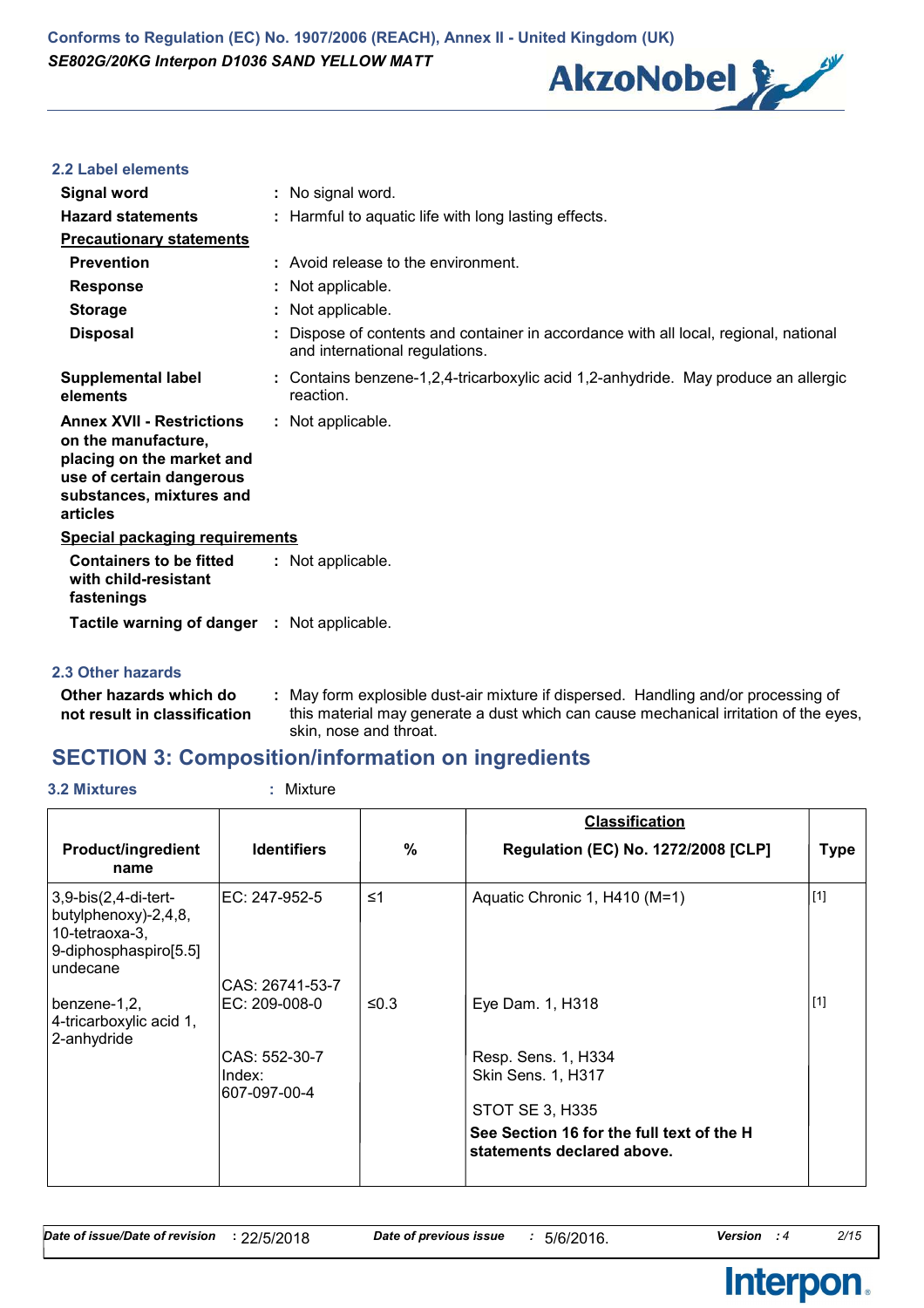

There are no additional ingredients present which, within the current knowledge of the supplier and in the concentrations applicable, are classified as hazardous to health or the environment, are PBTs or vPvBs or have been assigned a workplace exposure limit and hence require reporting in this section.

#### **Type**

[1] Substance classified with a health or environmental hazard

- [2] Substance with a workplace exposure limit
- [3] Substance meets the criteria for PBT according to Regulation (EC) No. 1907/2006, Annex XIII
- [4] Substance meets the criteria for vPvB according to Regulation (EC) No. 1907/2006, Annex XIII
- [5] Substance of equivalent concern

Occupational exposure limits, if available, are listed in Section 8.

### **SECTION 4: First aid measures**

### **4.1 Description of first aid measures**

| General                           | : In all cases of doubt, or when symptoms persist, seek medical attention. Never give<br>anything by mouth to an unconscious person. If unconscious, place in recovery<br>position and seek medical advice. |
|-----------------------------------|-------------------------------------------------------------------------------------------------------------------------------------------------------------------------------------------------------------|
| Eye contact                       | : Remove contact lenses, irrigate copiously with clean, fresh water, holding the<br>eyelids apart for at least 10 minutes and seek immediate medical advice.                                                |
| <b>Inhalation</b>                 | : Remove to fresh air. Keep person warm and at rest. If not breathing, if breathing is<br>irregular or if respiratory arrest occurs, provide artificial respiration or oxygen by<br>trained personnel.      |
| <b>Skin contact</b>               | : Remove contaminated clothing and shoes. Wash skin thoroughly with soap and<br>water or use recognised skin cleanser. Do NOT use solvents or thinners.                                                     |
| Ingestion                         | : If swallowed, seek medical advice immediately and show the container or label.<br>Keep person warm and at rest. Do NOT induce vomiting.                                                                   |
| <b>Protection of first-aiders</b> | : No action shall be taken involving any personal risk or without suitable training. It<br>may be dangerous to the person providing aid to give mouth-to-mouth resuscitation.                               |

### **4.2 Most important symptoms and effects, both acute and delayed**

There are no data available on the mixture itself. The mixture has been assessed following the conventional method of the CLP Regulation (EC) No 1272/2008 and is classified for toxicological properties accordingly. See Sections 2 and 3 for details.

This takes into account, where known, delayed and immediate effects and also chronic effects of components from short-term and long-term exposure by oral, inhalation and dermal routes of exposure and eye contact. Coating powders can cause localised skin irritation in folds of the skin or under tight clothing.

Contains benzene-1,2,4-tricarboxylic acid 1,2-anhydride. May produce an allergic reaction.

#### **4.3 Indication of any immediate medical attention and special treatment needed**

| Notes to physician         | : In case of inhalation of decomposition products in a fire, symptoms may be delayed.<br>The exposed person may need to be kept under medical surveillance for 48 hours. |
|----------------------------|--------------------------------------------------------------------------------------------------------------------------------------------------------------------------|
| <b>Specific treatments</b> | : No specific treatment.                                                                                                                                                 |

See toxicological information (Section 11)

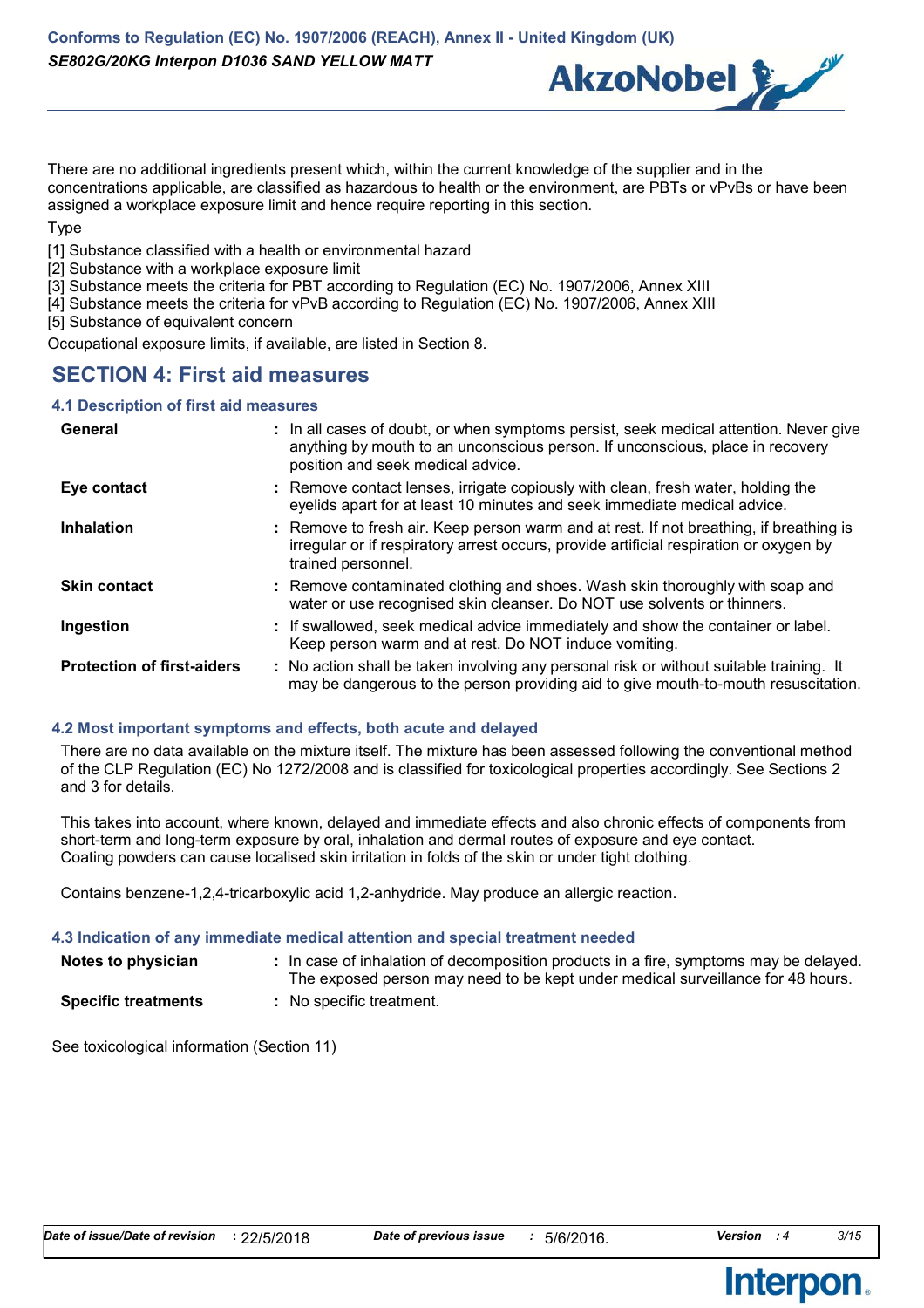

## **SECTION 5: Firefighting measures**

| : Recommended: alcohol-resistant foam, $CO2$ blanket, water spray or mist.                                                   |
|------------------------------------------------------------------------------------------------------------------------------|
| : Do not use water jet.<br>Do not use inert gas under high pressure (e.g. CO2).                                              |
| 5.2 Special hazards arising from the substance or mixture                                                                    |
| : Fire will produce dense black smoke. Exposure to decomposition products may<br>cause a health hazard.                      |
| : Decomposition products may include the following materials: carbon monoxide,<br>carbon dioxide, smoke, oxides of nitrogen. |
| : Cool closed containers exposed to fire with water. Do not release runoff from fire to                                      |
|                                                                                                                              |

#### **Special protective equipment for fire-fighters :** Appropriate breathing apparatus may be required. **for fire-fighters** drains or watercourses.

### **SECTION 6: Accidental release measures**

### **6.1 Personal precautions, protective equipment and emergency procedures**

| For non-emergency<br>personnel                                 | : Exclude sources of ignition and ventilate the area. Avoid breathing dust. Refer to<br>protective measures listed in sections 7 and 8.                                                                                                                     |
|----------------------------------------------------------------|-------------------------------------------------------------------------------------------------------------------------------------------------------------------------------------------------------------------------------------------------------------|
|                                                                | For emergency responders : If specialised clothing is required to deal with the spillage, take note of any<br>information in Section 8 on suitable and unsuitable materials. See also the<br>information in "For non-emergency personnel".                  |
| <b>6.2 Environmental</b><br><b>precautions</b>                 | : Do not allow to enter drains or watercourses. If the product contaminates lakes,<br>rivers, or sewers, inform the appropriate authorities in accordance with local<br>regulations.                                                                        |
| 6.3 Methods and material<br>for containment and<br>cleaning up | : Contain and collect spillage with an electrically protected vacuum cleaner or by wet-<br>brushing and place in container for disposal according to local regulations (see<br>section 13). Do not use a dry brush as dust clouds or static can be created. |
| 6.4 Reference to other<br><b>sections</b>                      | : See Section 1 for emergency contact information.<br>See Section 8 for information on appropriate personal protective equipment.<br>See Section 13 for additional waste treatment information.                                                             |

### **SECTION 7: Handling and storage**

The information in this section contains generic advice and guidance. The list of Identified Uses in Section 1 should be consulted for any available use-specific information provided in the Exposure Scenario(s).

**Advice should be taken from a competent occupational health practitioner on the assessment of employees with skin or respiratory complaints before the individual is exposed to the uncured product.**

**7.1 Precautions for safe handling**

**:**

**Interpon.** 

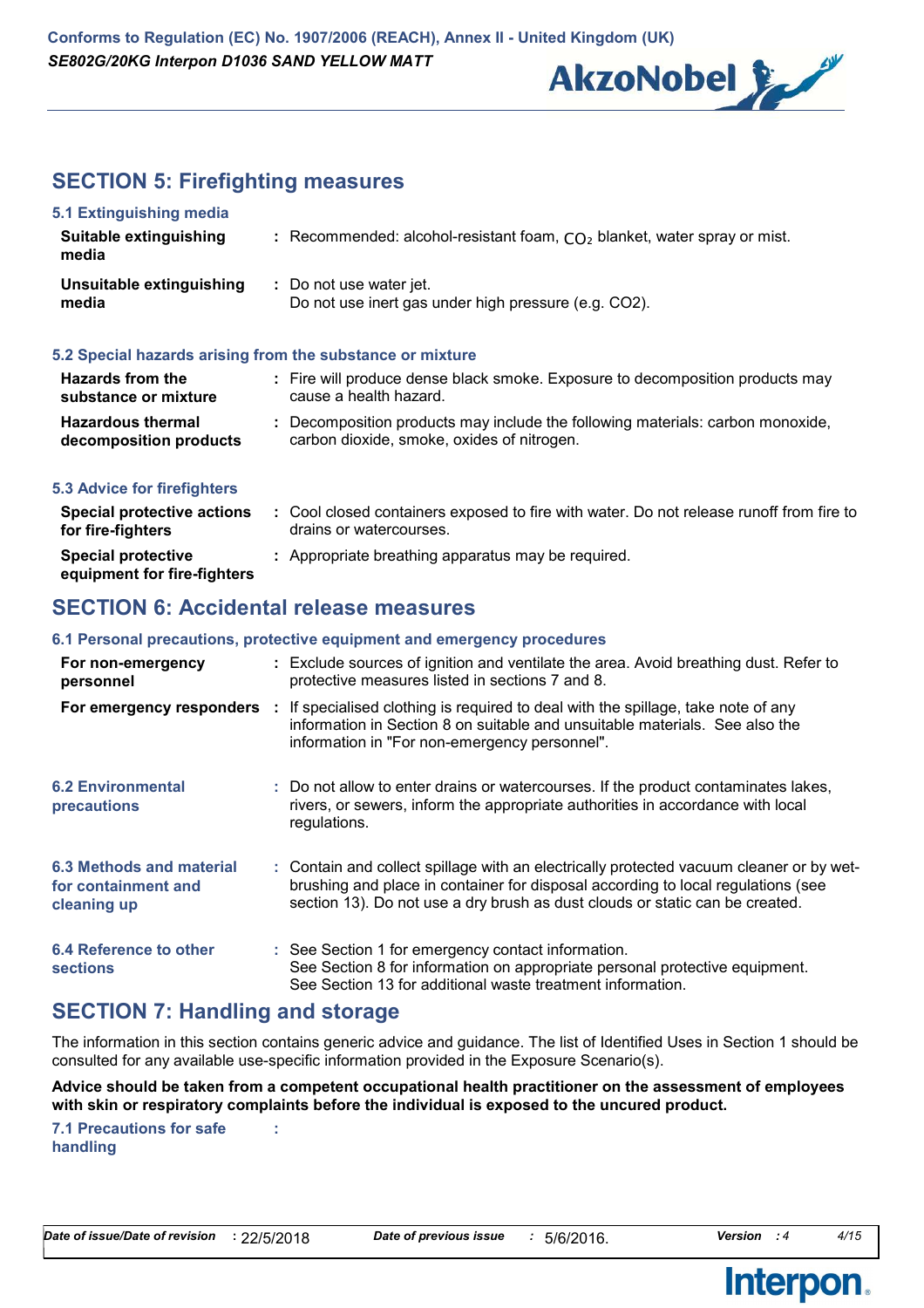

Precautions should be taken to prevent the formation of dusts in concentrations above flammable, explosive or occupational exposure limits.

Electrical equipment and lighting should be protected to appropriate standards to prevent dust coming into contact with hot surfaces, sparks or other ignition sources. Mixture may charge electrostatically: always use earthing leads when transferring from one container to another.

Operators should wear antistatic footwear and clothing and floors should be of the conducting type.

Keep away from heat, sparks and flame.

Avoid contact with skin and eyes. Avoid the inhalation of dust, particulates, spray or mist arising from the application of this mixture. Avoid inhalation of dust from sanding.

Eating, drinking and smoking should be prohibited in areas where this material is handled, stored and processed.

Put on appropriate personal protective equipment (see Section 8).

Always keep in containers made from the same material as the original one. Comply with the health and safety at work laws.

Do not allow to enter drains or watercourses.

### **7.2 Conditions for safe storage, including any incompatibilities**

Store in accordance with local regulations.

#### **Additional information on storage conditions**

Observe label precautions. Store in a dry, cool and well-ventilated area. Keep away from heat and direct sunlight. Keep container tightly closed.

Keep away from sources of ignition. No smoking. Prevent unauthorised access. Containers that have been opened must be carefully resealed and kept upright to prevent leakage.

### **7.3 Specific end use(s)**

| <b>Recommendations</b>     | : Not available. |
|----------------------------|------------------|
| Industrial sector specific | : Not available. |
| solutions                  |                  |

### **SECTION 8: Exposure controls/personal protection**

The information in this section contains generic advice and guidance. Information is provided based on typical anticipated uses of the product. Additional measures might be required for bulk handling or other uses that could significantly increase worker exposure or environmental releases.

### **8.1 Control parameters**

### **Occupational exposure limits**

| <b>Exposure limit values</b>                              |
|-----------------------------------------------------------|
| EH40/2005 WELs (United Kingdom (UK), 12/2011).            |
| TWA: 10 mg/m <sup>3</sup> 8 hours. Form: inhalable dust   |
| TWA: 4 mg/m <sup>3</sup> 8 hours. Form: respirable dust   |
| EH40/2005 WELs (United Kingdom (UK), 12/2011).            |
| TWA: 10 mg/m <sup>3</sup> 8 hours. Form: inhalable dust   |
| TWA: 4 mg/m <sup>3</sup> 8 hours. Form: respirable dust   |
| EH40/2005 WELs (United Kingdom (UK), 12/2011).            |
| TWA: $0.5 \text{ mg/m}^3$ , (as Sb) 8 hours.              |
| EH40/2005 WELs (United Kingdom (UK), 12/2011). Inhalation |
| sensitiser.                                               |
| STEL: 0.12 mg/m <sup>3</sup> 15 minutes.                  |
| TWA: $0.04$ mg/m <sup>3</sup> 8 hours.                    |
|                                                           |

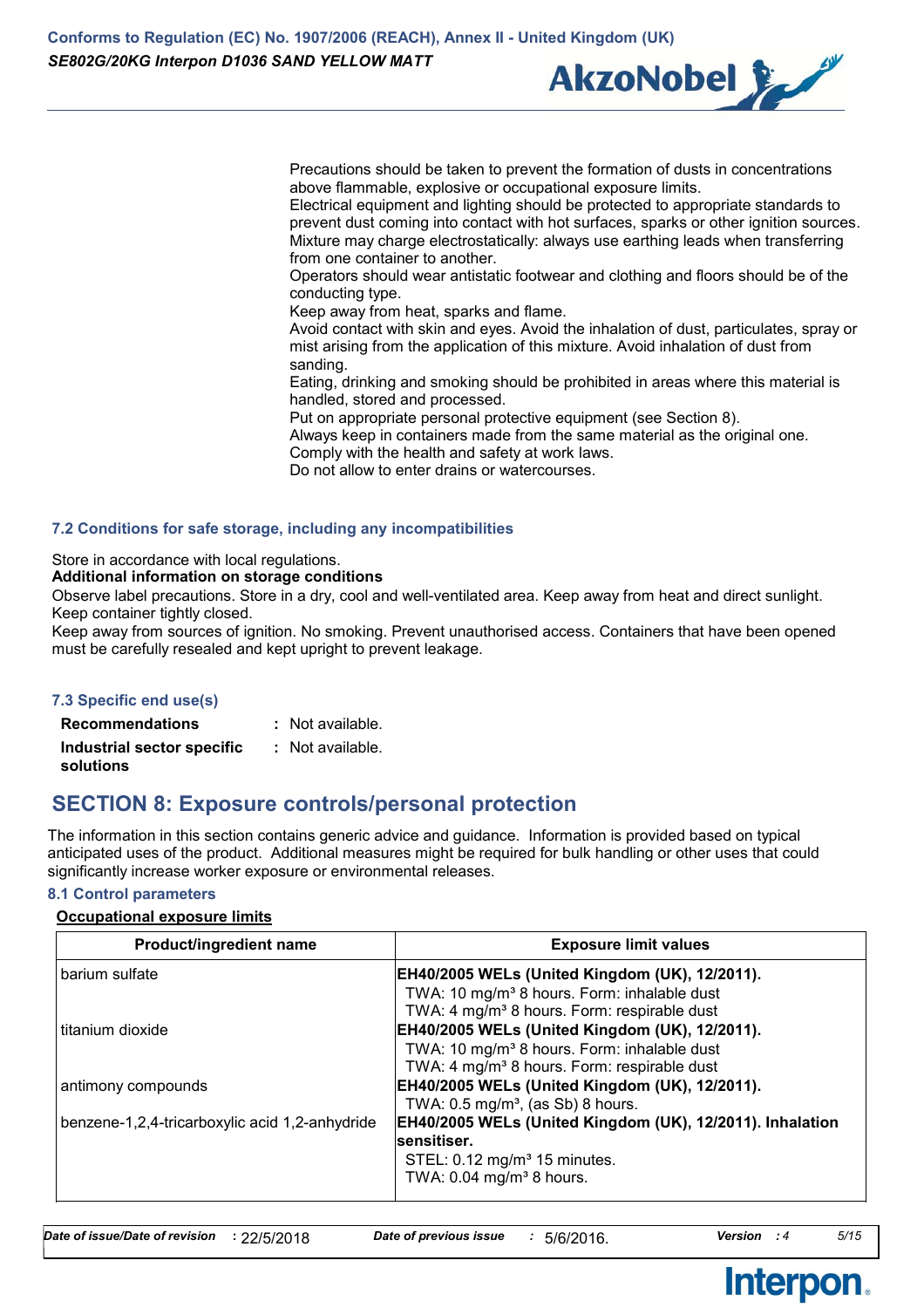

**Recommended monitoring : If this product contains ingredients with exposure limits, personal, workplace procedures** atmosphere or biological monitoring may be required to determine the effectiveness of the ventilation or other control measures and/or the necessity to use respiratory protective equipment. Reference should be made to monitoring standards, such as the following: European Standard EN 689 (Workplace atmospheres - Guidance for the assessment of exposure by inhalation to chemical agents for comparison with limit values and measurement strategy) European Standard EN 14042 (Workplace atmospheres - Guide for the application and use of procedures for the assessment of exposure to chemical and biological agents) European Standard EN 482 (Workplace atmospheres - General requirements for the performance of procedures for the measurement of chemical agents) Reference to national guidance documents for methods for the determination of hazardous substances will also be required.

### **DNELs/DMELs**

No DNELs/DMELs available.

#### **PNECs**

No PNECs available

| <b>8.2 Exposure controls</b>          |                                                                                                                                                                                                                                                                                                                                                                                                      |
|---------------------------------------|------------------------------------------------------------------------------------------------------------------------------------------------------------------------------------------------------------------------------------------------------------------------------------------------------------------------------------------------------------------------------------------------------|
| Appropriate engineering<br>controls   | : Avoid breathing dust. Where reasonably practicable, this should be achieved by the<br>use of local exhaust ventilation and good general extraction. If these are not<br>sufficient to maintain exposure to dusts below the OEL, suitable respiratory<br>protection must be worn.                                                                                                                   |
| <b>Individual protection measures</b> |                                                                                                                                                                                                                                                                                                                                                                                                      |
| <b>Hygiene measures</b>               | : Wash hands, forearms and face thoroughly after handling chemical products, before<br>eating, smoking and using the lavatory and at the end of the working period.<br>Appropriate techniques should be used to remove potentially contaminated clothing.<br>Wash contaminated clothing before reusing. Ensure that eyewash stations and<br>safety showers are close to the workstation location.    |
| <b>Eye/face protection</b>            | : Safety eyewear should be used when there is a likelihood of exposure.                                                                                                                                                                                                                                                                                                                              |
| <b>Skin protection</b>                |                                                                                                                                                                                                                                                                                                                                                                                                      |
| <b>Hand protection</b>                |                                                                                                                                                                                                                                                                                                                                                                                                      |
| <b>Gloves</b>                         | : For prolonged or repeated handling, use the following type of gloves:<br>Vinyl gloves. (EN 374).<br>Nitrile gloves. (EN374).<br>The instructions and information provided by the glove manufacturer on use,<br>storage, maintenance and replacement must be followed. Barrier creams may help<br>to protect the exposed areas of the skin but should not be applied once exposure<br>has occurred. |
|                                       | The user must check that the final choice of type of glove selected for handling this<br>product is the most appropriate and takes into account the particular conditions of<br>use, as included in the user's risk assessment.                                                                                                                                                                      |
| <b>Body protection</b>                | : Personnel should wear protective clothing. Care should be taken in the selection of<br>protective clothing to ensure that inflammation and irritation of the skin at the neck<br>and wrists through contact with the powder are avoided.                                                                                                                                                           |
| Other skin protection                 | : Appropriate footwear and any additional skin protection measures should be<br>selected based on the task being performed and the risks involved and should be<br>approved by a specialist before handling this product.                                                                                                                                                                            |
|                                       |                                                                                                                                                                                                                                                                                                                                                                                                      |

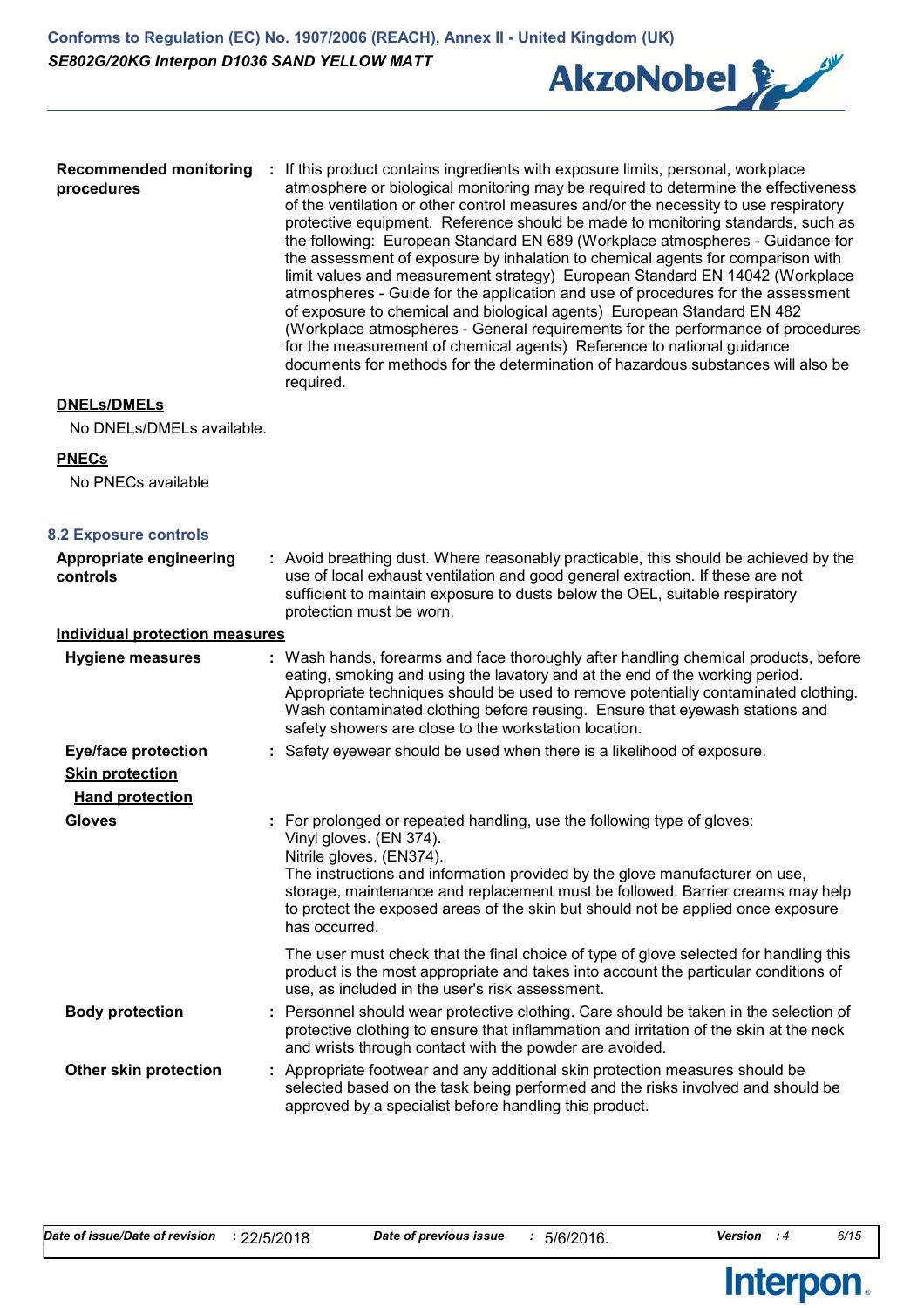

| <b>Respiratory protection</b>             | : If workers are exposed to concentrations above the exposure limit, they must use<br>appropriate, certified respirators.                                                                                                                                                                                             |
|-------------------------------------------|-----------------------------------------------------------------------------------------------------------------------------------------------------------------------------------------------------------------------------------------------------------------------------------------------------------------------|
|                                           | Dry sanding, flame cutting and/or welding of the dry paint film will give rise to dust<br>and/or hazardous fumes. Wet sanding/flatting should be used wherever possible. If<br>exposure cannot be avoided by the provision of local exhaust ventilation, suitable<br>respiratory protective equipment should be used. |
| <b>Environmental exposure</b><br>controls | : Do not allow to enter drains or watercourses.                                                                                                                                                                                                                                                                       |

### **SECTION 9: Physical and chemical properties**

### **9.1 Information on basic physical and chemical properties**

| <b>Appearance</b>                                          |                                                                   |
|------------------------------------------------------------|-------------------------------------------------------------------|
| <b>Physical state</b>                                      | : Solid. [Powder.]                                                |
| Colour                                                     | : Various                                                         |
| <b>Odour</b>                                               | Odourless.                                                        |
| <b>Odour threshold</b>                                     | : Not available.                                                  |
| рH                                                         | Not applicable.                                                   |
| Melting point/freezing point                               | : Not available.                                                  |
| Initial boiling point and<br>boiling range                 | : Not available.                                                  |
| <b>Flash point</b>                                         | : Closed cup: Not applicable.                                     |
| <b>Evaporation rate</b>                                    | : Not available.                                                  |
| Flammability (solid, gas)                                  | : Not available.                                                  |
| Upper/lower flammability or<br>explosive limits            | : $20 - 70$ g/m <sup>3</sup>                                      |
| Vapour pressure                                            | : Not available.                                                  |
| <b>Vapour density</b>                                      | : Not available.                                                  |
| <b>Relative density</b>                                    | $: 1.2$ to 1.9 [ISO 8130-2/-3]                                    |
| Solubility(ies)                                            | : Insoluble in the following materials: cold water and hot water. |
| Partition coefficient: n-octanol/: Not available.<br>water |                                                                   |
| <b>Auto-ignition temperature</b>                           | $: 450 \text{ to } 600^{\circ} \text{C}$                          |
| <b>Decomposition temperature</b>                           | : Not available.                                                  |
| <b>Viscosity</b>                                           | : Not available.                                                  |
| <b>Explosive properties</b>                                | : Not available.                                                  |
| <b>Oxidising properties</b>                                | : Not available.                                                  |
| Minimum ignition energy (mJ) : 5 to 20                     |                                                                   |

#### **9.2 Other information**

In operations where the powder is recovered for reuse, the average particle size may change and this in turn can lead to an alteration in MIE.

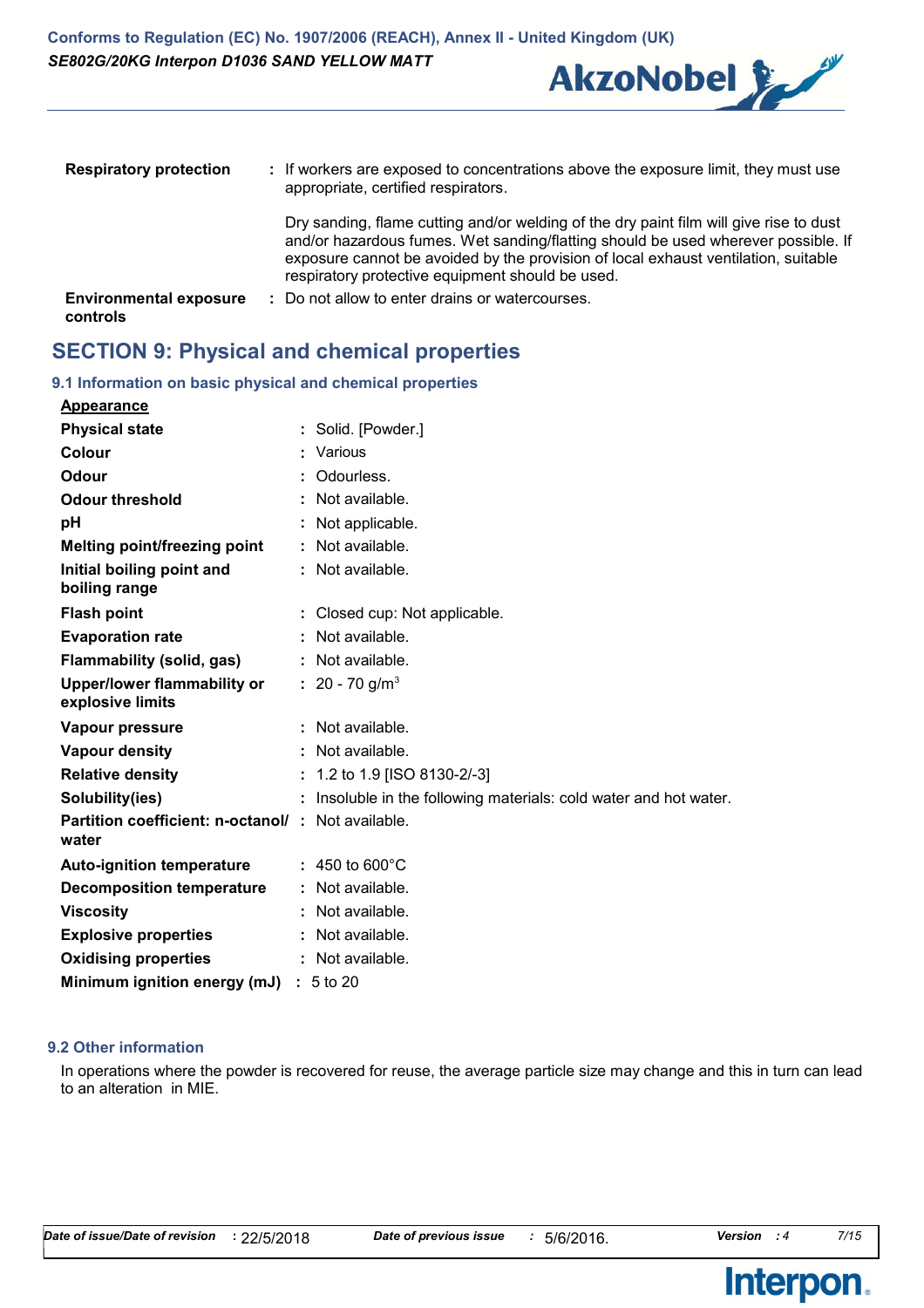

## **SECTION 10: Stability and reactivity**

| <b>10.1 Reactivity</b>                          | : No specific test data related to reactivity available for this product or its ingredients.              |
|-------------------------------------------------|-----------------------------------------------------------------------------------------------------------|
| <b>10.2 Chemical stability</b>                  | : Stable under recommended storage and handling conditions (see Section 7).                               |
| 10.3 Possibility of<br>hazardous reactions      | : Under normal conditions of storage and use, hazardous reactions will not occur.                         |
| <b>10.4 Conditions to avoid</b>                 | : When exposed to high temperatures may produce hazardous decomposition<br>products.                      |
| 10.5 Incompatible materials                     | : Not applicable.                                                                                         |
| <b>10.6 Hazardous</b><br>decomposition products | : Under normal conditions of storage and use, hazardous decomposition products<br>should not be produced. |

### **SECTION 11: Toxicological information**

### **11.1 Information on toxicological effects**

There are no data available on the mixture itself. The mixture has been assessed following the conventional method of the CLP Regulation (EC) No 1272/2008 and is classified for toxicological properties accordingly. See Sections 2 and 3 for details.

This takes into account, where known, delayed and immediate effects and also chronic effects of components from short-term and long-term exposure by oral, inhalation and dermal routes of exposure and eye contact. Coating powders can cause localised skin irritation in folds of the skin or under tight clothing.

Contains benzene-1,2,4-tricarboxylic acid 1,2-anhydride. May produce an allergic reaction.

**Acute toxicity**

| Product/ingredient name                                                                               | <b>Result</b>                             | <b>Species</b>           | <b>Dose</b>                               | <b>Exposure</b> |
|-------------------------------------------------------------------------------------------------------|-------------------------------------------|--------------------------|-------------------------------------------|-----------------|
| $3,9-bis(2,4-di-tert-$<br>butylphenoxy)-2,4,8,<br>10-tetraoxa-3,<br>9-diphosphaspiro[5.5]<br>undecane | LD50 Dermal                               | Rabbit - Male,<br>Female | >5000 mg/kg                               |                 |
|                                                                                                       | LD50 Oral                                 | Rat - Male,<br>Female    | >5000 mg/kg                               |                 |
| benzene-1,2,4-tricarboxylic<br>acid 1,2-anhydride                                                     | <b>LC50 Inhalation Dusts and</b><br>mists | Rat - Male.<br>Female    | $>2.23$ mg/l<br>***TO BE<br>TRANSLATED*** | 4 hours         |
|                                                                                                       | LD50 Dermal                               | Rabbit - Male,<br>Female | 5600 mg/kg                                |                 |
|                                                                                                       | LD50 Oral                                 | Rat - Male,<br>Female    | 2730 mg/kg                                |                 |

**Conclusion/Summary :** Not available.

**Acute toxicity estimates**

Not available.

**Irritation/Corrosion**

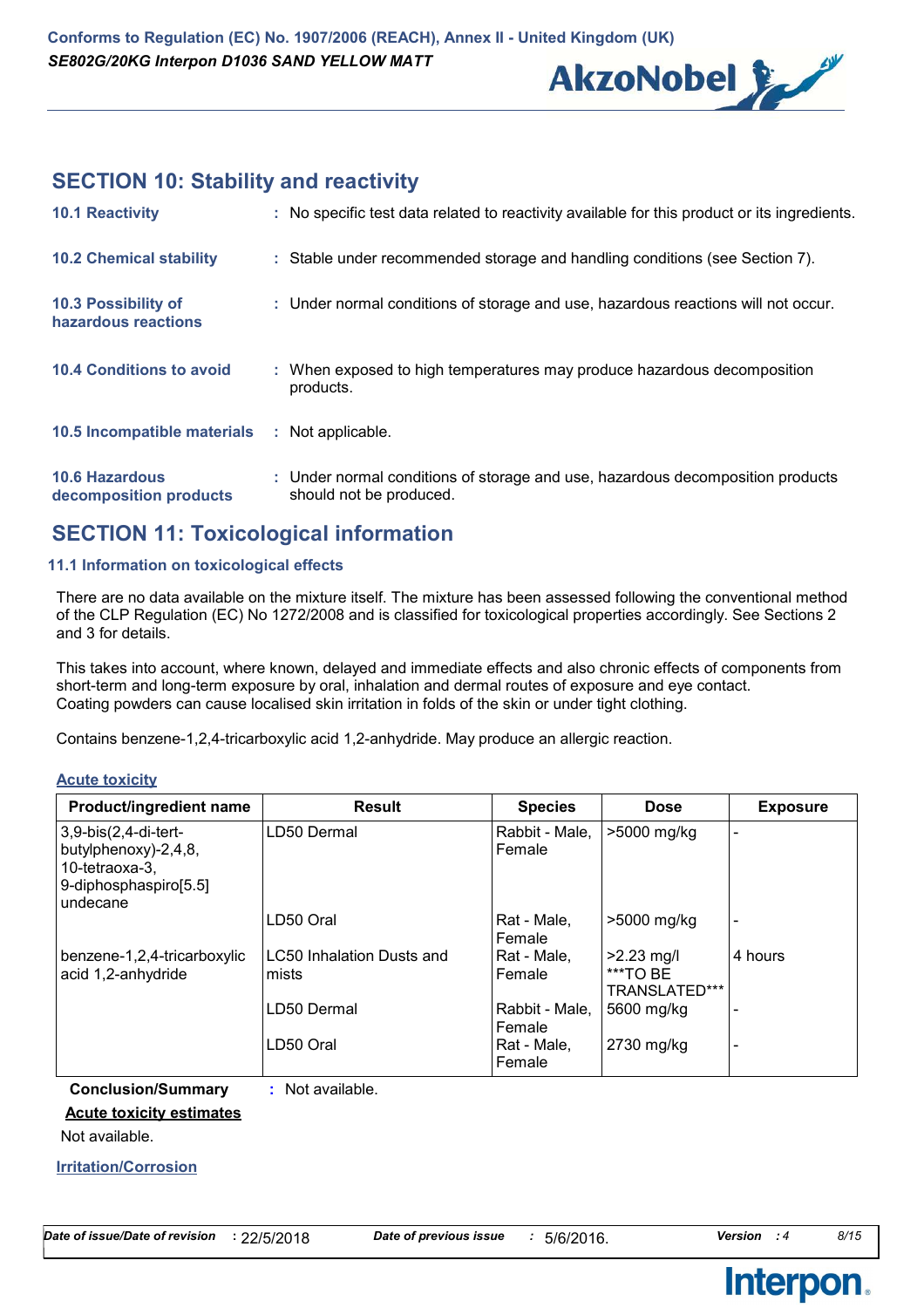

| <b>Product/ingredient name</b>                                                          | <b>Result</b>          | <b>Species</b> | <b>Score</b> | <b>Exposure</b> | <b>Observation</b> |
|-----------------------------------------------------------------------------------------|------------------------|----------------|--------------|-----------------|--------------------|
| 3,9-bis(2,4-di-tert-<br>butylphenoxy)-2,4,8,<br>10-tetraoxa-3,<br>9-diphosphaspiro[5.5] | Eyes - Mild irritant   | <b>Rabbit</b>  |              |                 |                    |
| lundecane<br>benzene-1,2,4-tricarboxylic<br>acid 1,2-anhydride                          | Skin - Mild irritant   | Rabbit         |              |                 |                    |
|                                                                                         | Eyes - Severe irritant | Rabbit         |              |                 |                    |

**Conclusion/Summary :** Not available.

### **Sensitisation**

| Product/ingredient name                                                                             | Route of<br>exposure | <b>Species</b> | <b>Result</b>   |
|-----------------------------------------------------------------------------------------------------|----------------------|----------------|-----------------|
| 3,9-bis(2,4-di-tert-<br>butylphenoxy)-2,4,8,<br>10-tetraoxa-3,<br>9-diphosphaspiro[5.5]<br>undecane | skin                 | Guinea pig     | Not sensitizing |
| benzene-1,2,4-tricarboxylic<br>acid 1,2-anhydride                                                   | skin                 | Guinea pig     | Sensitising     |
| <b>Conclusion/Summary</b>                                                                           | : Not available.     |                |                 |
| <b>Mutagenicity</b>                                                                                 |                      |                |                 |
| <b>Conclusion/Summary</b>                                                                           | : Not available.     |                |                 |
| <b>Carcinogenicity</b>                                                                              |                      |                |                 |
| <b>Conclusion/Summary</b>                                                                           | : Not available.     |                |                 |
| <b>Reproductive toxicity</b>                                                                        |                      |                |                 |
| <b>Conclusion/Summary</b>                                                                           | : Not available.     |                |                 |

#### **Teratogenicity**

| <b>Conclusion/Summary</b> | : Not available. |
|---------------------------|------------------|
|                           |                  |

### **Specific target organ toxicity (single exposure)**

| Product/ingredient name                        | Category   | <b>Route of</b><br>exposure | <b>Target organs</b>            |
|------------------------------------------------|------------|-----------------------------|---------------------------------|
| benzene-1,2,4-tricarboxylic acid 1,2-anhydride | Category 3 | Not applicable.             | Respiratory tract<br>irritation |

### **Specific target organ toxicity (repeated exposure)**

Not available.

### **Aspiration hazard**

Not available.

#### **Other information :** : Not available.

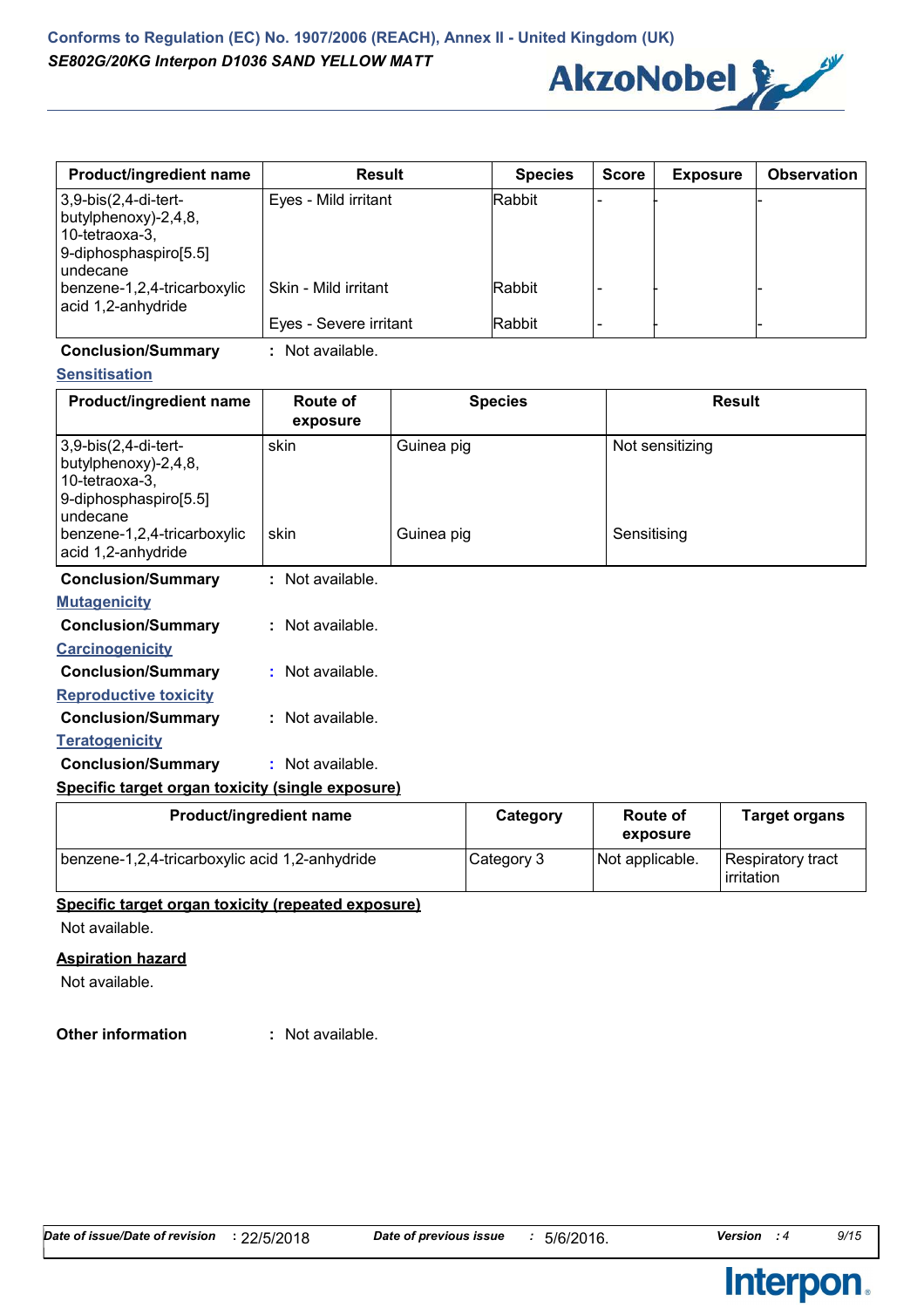

# **SECTION 12: Ecological information**

### **12.1 Toxicity**

There are no data available on the mixture itself.

Coating powder residues should not be allowed to enter drains or watercourses or be deposited where they could affect ground or surface waters.

The mixture has been assessed following the summation method of the CLP Regulation (EC) No 1272/2008 and is classified for eco-toxicological properties accordingly. See Sections 2 and 3 for details.

| <b>Product/ingredient name</b>                                 | <b>Result</b>                      | <b>Species</b>                     | <b>Exposure</b> |
|----------------------------------------------------------------|------------------------------------|------------------------------------|-----------------|
| 3,9-bis(2,4-di-tert-<br>butylphenoxy)-2,4,8,<br>10-tetraoxa-3, | Acute EC50 97 mg/l Fresh water     | Algae - Desmodesmus<br>subspicatus | 72 hours        |
| 9-diphosphaspiro[5.5]<br>undecane                              |                                    |                                    |                 |
|                                                                | Acute LC50 70.7 mg/l Fresh water   | Fish - Danio rerio                 | 96 hours        |
|                                                                | Chronic EC10 15.4 mg/l Fresh water | Algae - Desmodesmus<br>subspicatus | 72 hours        |
|                                                                | Chronic NOEC 0.1 mg/l Fresh water  | Daphnia - Daphnia magna            | 21 days         |
| benzene-1,2,4-tricarboxylic<br>acid 1,2-anhydride              | Acute EC50 >739 mg/l Fresh water   | Algae - Desmodesmus<br>subspicatus | 96 hours        |
|                                                                | Acute EC50 >792 mg/l Fresh water   | Daphnia - Daphnia magna            | 48 hours        |
|                                                                | Acute LC50 >896 mg/l Fresh water   | Fish - Leuciscus idus melanotus    | 96 hours        |
|                                                                | Chronic NOEC 739 mg/l Fresh water  | Algae - Desmodesmus<br>subspicatus | 96 hours        |

**Conclusion/Summary :** Not available.

### **12.2 Persistence and degradability**

| <b>Product/ingredient name</b>                                                            | Test | <b>Result</b>      | <b>Dose</b> | l Inoculum |
|-------------------------------------------------------------------------------------------|------|--------------------|-------------|------------|
| $3,9-bis(2,4-di-tert-$<br>butylphenoxy)-2,4,8,<br>10-tetraoxa-3,<br>9-diphosphaspiro[5.5] |      | $<$ 10 % - 28 days |             |            |
| I undecane<br>benzene-1,2,4-tricarboxylic<br>acid 1,2-anhydride                           |      | 99 % - 28 days     |             |            |

**Conclusion/Summary :** Not available.

| <b>Product/ingredient name</b>                                                                        | <b>Aquatic half-life</b> | <b>Photolysis</b> | <b>Biodegradability</b> |
|-------------------------------------------------------------------------------------------------------|--------------------------|-------------------|-------------------------|
| $3,9-bis(2,4-di-tert-$<br>butylphenoxy)-2,4,8,<br>10-tetraoxa-3,<br>9-diphosphaspiro[5.5]<br>undecane |                          |                   | Not readily             |
| benzene-1,2,4-tricarboxylic<br>acid 1,2-anhydride                                                     |                          |                   | Readily                 |

### **12.3 Bioaccumulative potential**

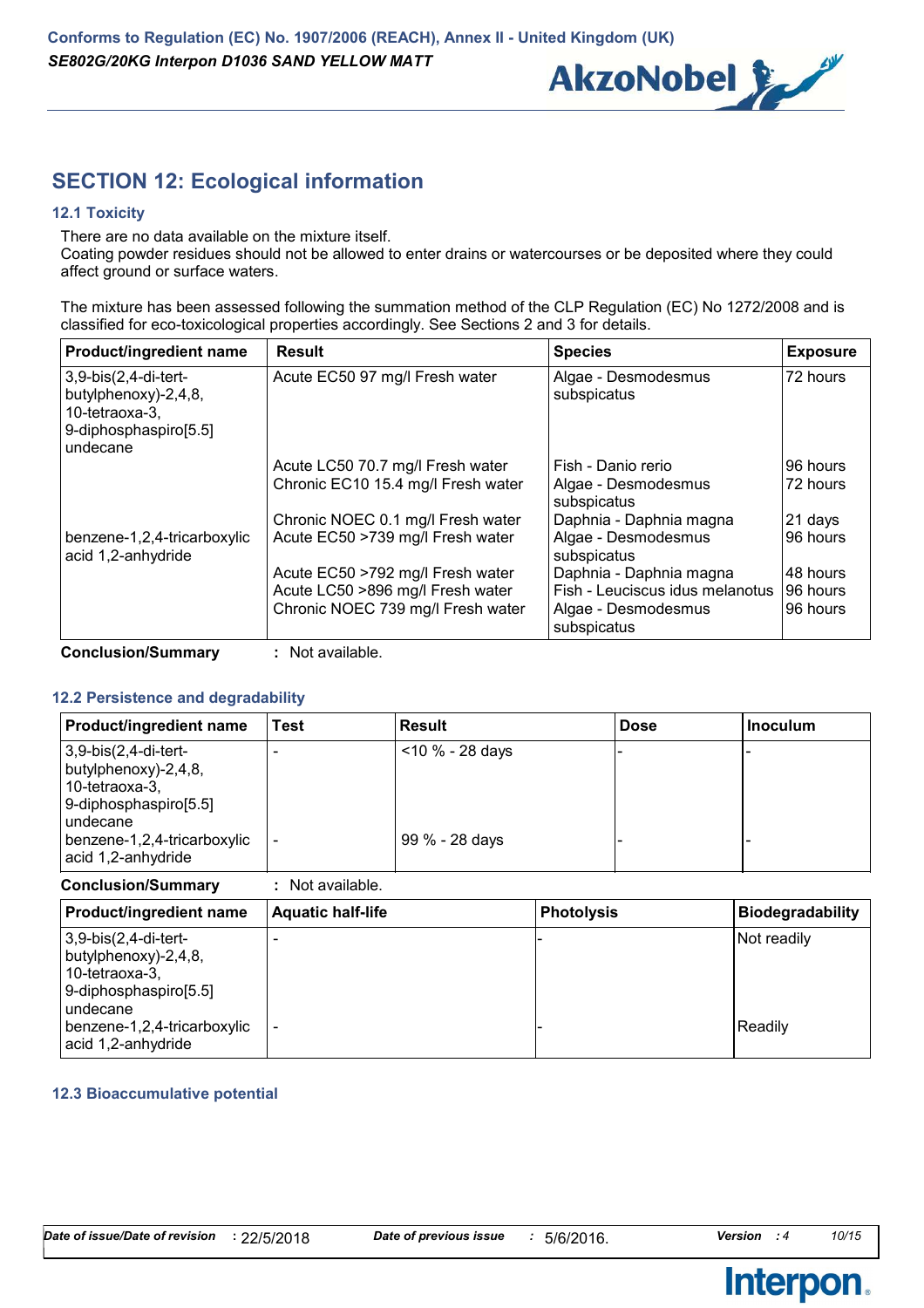

| <b>Product/ingredient name</b>                                                                           | $\mathsf{LogP}_\mathsf{ow}$ | <b>BCF</b> | <b>Potential</b> |
|----------------------------------------------------------------------------------------------------------|-----------------------------|------------|------------------|
| $3,9-bis(2,4-di-tert-$<br>butylphenoxy $)-2,4,8,$<br>10-tetraoxa-3,<br>9-diphosphaspiro[5.5]<br>undecane |                             | 164        | l low            |
| benzene-1,2,4-tricarboxylic<br>acid 1,2-anhydride                                                        | 0.06                        |            | l low            |

| 12.4 Mobility in soil                     |                  |
|-------------------------------------------|------------------|
| Soil/water partition<br>coefficient (Koc) | : Not available. |
| <b>Mobility</b>                           | : Not available. |

### **12.5 Results of PBT and vPvB assessment**

| <b>PBT</b> | : Not applicable. |
|------------|-------------------|
| vPvB       | : Not applicable. |

**12.6 Other adverse effects** : No known significant effects or critical hazards.

### **SECTION 13: Disposal considerations**

The information in this section contains generic advice and guidance. The list of Identified Uses in Section 1 should be consulted for any available use-specific information provided in the Exposure Scenario(s).

Do not allow to enter drains or watercourses.

Dispose of according to all federal, state and local applicable regulations.

If this product is mixed with other wastes, the original waste product code may no longer apply and the appropriate code should be assigned.

For further information, contact your local waste authority.

### **13.1 Waste treatment methods**

| <b>Product</b>             |                                                                                                                                                                                                                                                                                                                                                                                                                                                                                                                                                      |
|----------------------------|------------------------------------------------------------------------------------------------------------------------------------------------------------------------------------------------------------------------------------------------------------------------------------------------------------------------------------------------------------------------------------------------------------------------------------------------------------------------------------------------------------------------------------------------------|
| <b>Methods of disposal</b> | : The generation of waste should be avoided or minimised wherever possible.<br>Disposal of this product, solutions and any by-products should at all times comply<br>with the requirements of environmental protection and waste disposal legislation<br>and any regional local authority requirements. Dispose of surplus and non-<br>recyclable products via a licensed waste disposal contractor. Waste should not be<br>disposed of untreated to the sewer unless fully compliant with the requirements of<br>all authorities with jurisdiction. |
| <b>Hazardous waste</b>     | : The classification of the product may meet the criteria for a hazardous waste.                                                                                                                                                                                                                                                                                                                                                                                                                                                                     |

**European waste catalogue (EWC)**

| Waste code                     | <b>Waste designation</b>                                                                                                                                                                                                                                                                                                                |
|--------------------------------|-----------------------------------------------------------------------------------------------------------------------------------------------------------------------------------------------------------------------------------------------------------------------------------------------------------------------------------------|
| 08 02 01                       | waste coating powders                                                                                                                                                                                                                                                                                                                   |
| <u>Packaging</u>               |                                                                                                                                                                                                                                                                                                                                         |
| <b>Methods of disposal</b>     | : The generation of waste should be avoided or minimised wherever possible. Waste<br>packaging should be recycled. Incineration or landfill should only be considered<br>when recycling is not feasible.                                                                                                                                |
| <b>Disposal considerations</b> | : Using information provided in this safety data sheet, advice should be obtained from<br>the relevant waste authority on the classification of empty containers.<br>Empty containers must be scrapped or reconditioned.<br>Dispose of containers contaminated by the product in accordance with local or<br>national legal provisions. |

| Date of issue/Date of revision : 22/5/2018 | Date of previous issue | $\div$ 5/6/2016. | Version : 4 | 11/15 |
|--------------------------------------------|------------------------|------------------|-------------|-------|
|                                            |                        |                  |             |       |

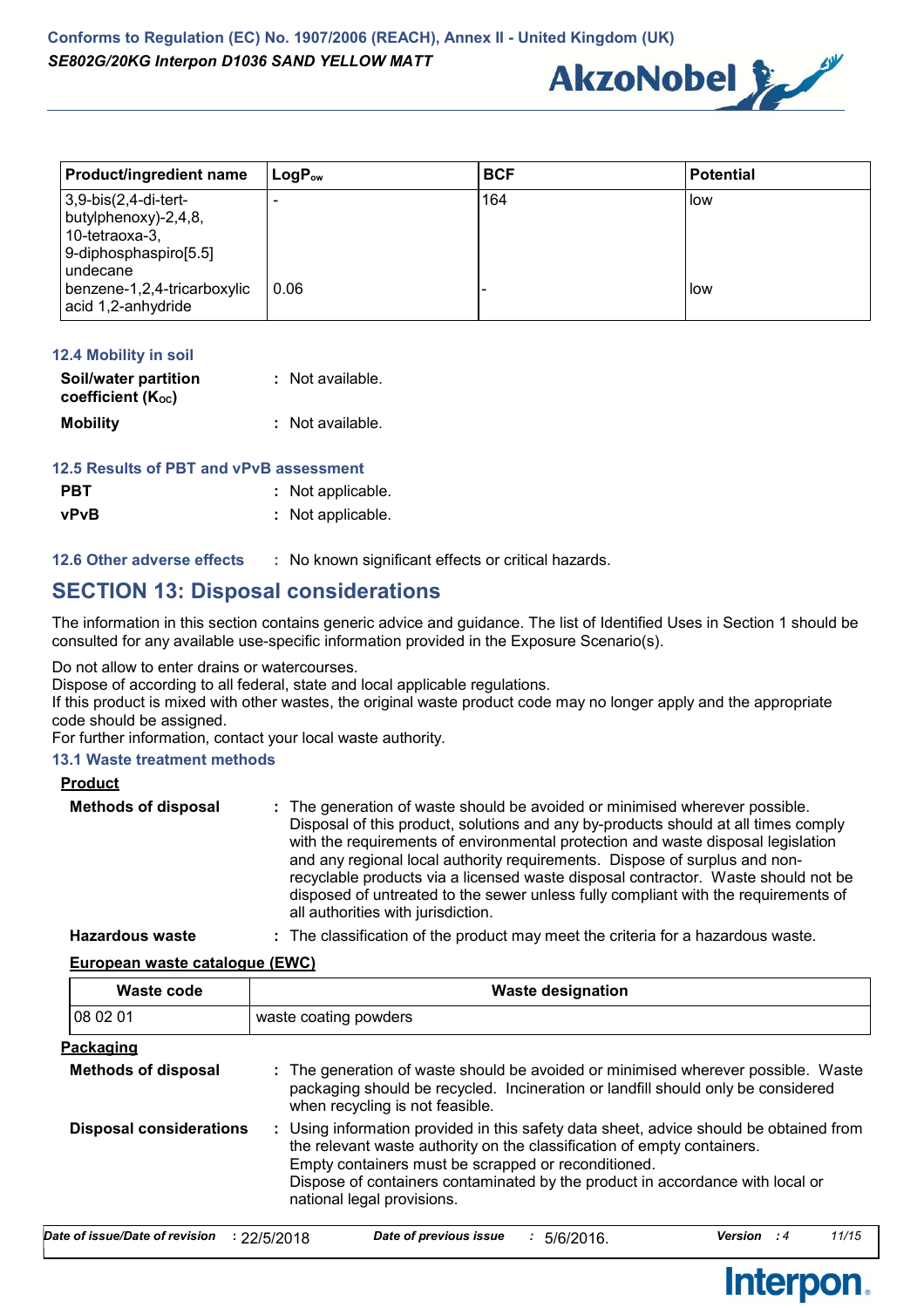

| Type of packaging            |             | European waste catalogue (EWC)                                              |
|------------------------------|-------------|-----------------------------------------------------------------------------|
| <b>CEPE Paint Guidelines</b> | l 15 01 10* | packaging containing residues of or contaminated by<br>hazardous substances |

**Special precautions :** This material and its container must be disposed of in a safe way. Care should be taken when handling emptied containers that have not been cleaned or rinsed out. Empty containers or liners may retain some product residues. Avoid dispersal of spilt material and runoff and contact with soil, waterways, drains and sewers.

### **SECTION 14: Transport information**

|                                                | <b>ADR/RID</b>           | <b>IMDG</b>              | <b>IATA</b>    |
|------------------------------------------------|--------------------------|--------------------------|----------------|
| 14.1 UN number                                 | Not regulated.           | Not regulated.           | Not regulated. |
| 14.2 UN proper<br>shipping name                | Not regulated.           | Not regulated.           | Not regulated. |
| <b>14.3 Transport</b><br>hazard class(es)      | Not regulated.           | Not regulated.           | Not regulated. |
| 14.4 Packing<br>group                          | $\qquad \qquad$          | $\overline{\phantom{0}}$ |                |
| 14.5<br><b>Environmental</b><br><b>hazards</b> | No.                      | No.                      | No.            |
| <b>Additional</b><br>information               | $\overline{\phantom{a}}$ | $\overline{\phantom{0}}$ |                |

**user**

**14.6 Special precautions for Transport within user's premises:** always transport in closed containers that are **:** upright and secure. Ensure that persons transporting the product know what to do in the event of an accident or spillage.

**14.7 Transport in bulk according to Annex II of Marpol and the IBC Code :** Not available.

### **SECTION 15: Regulatory information**

**15.1 Safety, health and environmental regulations/legislation specific for the substance or mixture**

### **EU Regulation (EC) No. 1907/2006 (REACH)**

### **Annex XIV - List of substances subject to authorisation**

### **Annex XIV**

None of the components are listed.

### **Substances of very high concern**

None of the components are listed.

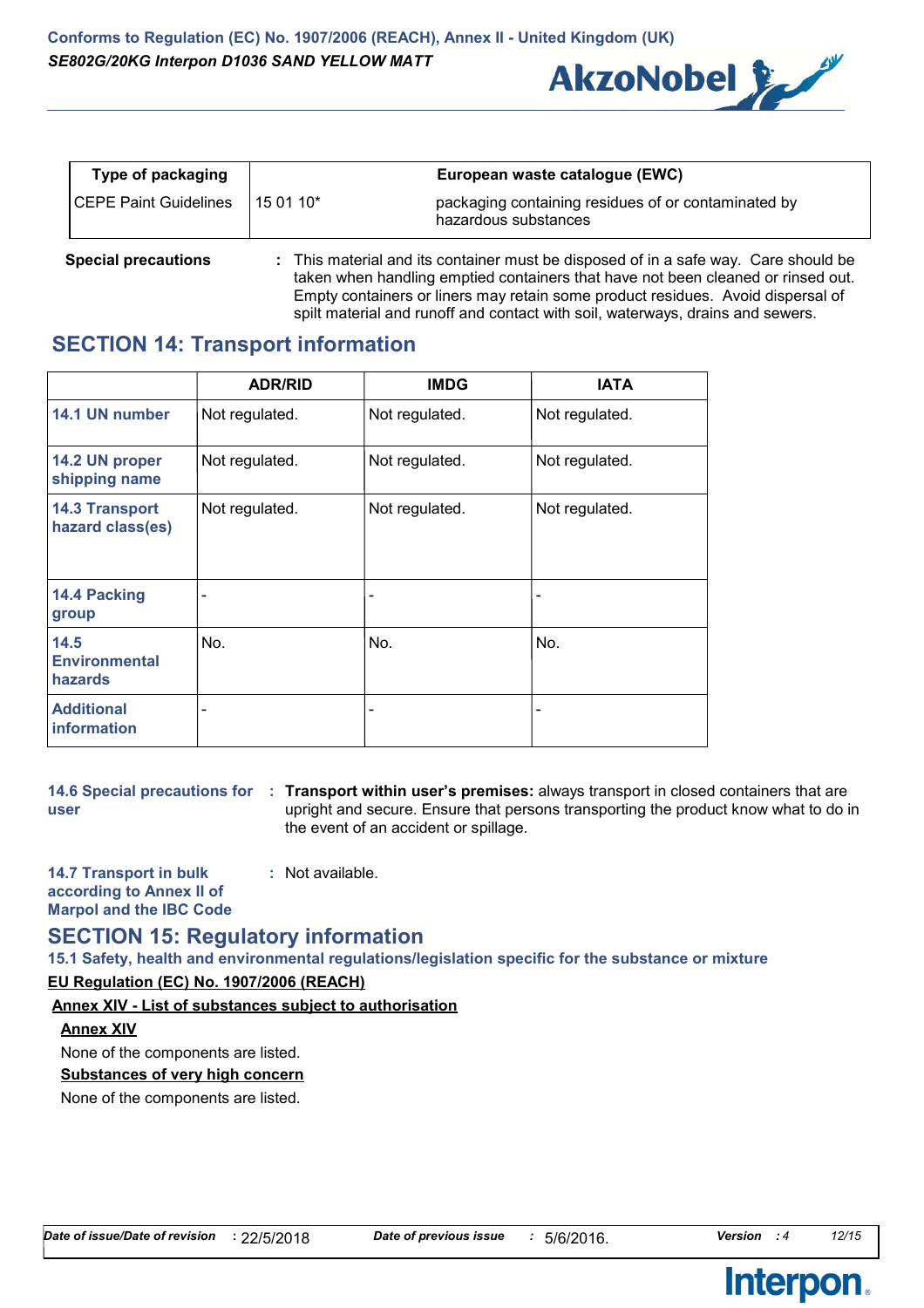

| <b>Annex XVII - Restrictions</b><br>on the manufacture,<br>placing on the market<br>and use of certain<br>dangerous substances,<br>mixtures and articles | : Not applicable.                                                                                                                                                                                           |
|----------------------------------------------------------------------------------------------------------------------------------------------------------|-------------------------------------------------------------------------------------------------------------------------------------------------------------------------------------------------------------|
| <b>Other EU regulations</b>                                                                                                                              |                                                                                                                                                                                                             |
| <b>VOC</b>                                                                                                                                               | : Not applicable.                                                                                                                                                                                           |
| <b>VOC for Ready-for-Use</b><br><b>Mixture</b>                                                                                                           | : Not applicable.                                                                                                                                                                                           |
| <b>Europe inventory</b>                                                                                                                                  | : Not determined.                                                                                                                                                                                           |
| Ozone depleting substances (1005/2009/EU)<br>Not listed.                                                                                                 |                                                                                                                                                                                                             |
| Prior Informed Consent (PIC) (649/2012/EU)<br>Not listed.                                                                                                |                                                                                                                                                                                                             |
| <b>Seveso Directive</b><br>This product is not controlled under the Seveso Directive.                                                                    |                                                                                                                                                                                                             |
| <b>National regulations</b>                                                                                                                              |                                                                                                                                                                                                             |
| <b>Industrial use</b>                                                                                                                                    | : The information contained in this safety data sheet does not constitute the user's                                                                                                                        |
|                                                                                                                                                          | own assessment of workplace risks, as required by other health and safety<br>legislation. The provisions of the national health and safety at work regulations apply<br>to the use of this product at work. |
| <b>International regulations</b>                                                                                                                         |                                                                                                                                                                                                             |
|                                                                                                                                                          | <b>Chemical Weapon Convention List Schedules I, II &amp; III Chemicals</b>                                                                                                                                  |
| Not listed.                                                                                                                                              |                                                                                                                                                                                                             |
| <b>Montreal Protocol (Annexes A, B, C, E)</b><br>Not listed.                                                                                             |                                                                                                                                                                                                             |
| <b>Stockholm Convention on Persistent Organic Pollutants</b><br>Not listed.                                                                              |                                                                                                                                                                                                             |
| <b>Rotterdam Convention on Prior Inform Consent (PIC)</b><br>Not listed.                                                                                 |                                                                                                                                                                                                             |
| <b>UNECE Aarhus Protocol on POPs and Heavy Metals</b>                                                                                                    |                                                                                                                                                                                                             |
| Not listed.                                                                                                                                              |                                                                                                                                                                                                             |
| <b>International lists</b>                                                                                                                               |                                                                                                                                                                                                             |
| <b>National inventory</b>                                                                                                                                |                                                                                                                                                                                                             |
| <b>Australia</b>                                                                                                                                         | : All components are listed or exempted.                                                                                                                                                                    |
| Canada                                                                                                                                                   | All components are listed or exempted.                                                                                                                                                                      |
| China                                                                                                                                                    | All components are listed or exempted.                                                                                                                                                                      |
| Japan                                                                                                                                                    | Japan inventory (ENCS): Not determined.<br>Japan inventory (ISHL): Not determined.                                                                                                                          |
| <b>Malaysia</b>                                                                                                                                          | : Not determined.                                                                                                                                                                                           |
| <b>New Zealand</b>                                                                                                                                       | Not determined.                                                                                                                                                                                             |
| <b>Philippines</b>                                                                                                                                       | Not determined.                                                                                                                                                                                             |
| <b>Republic of Korea</b>                                                                                                                                 | : All components are listed or exempted.                                                                                                                                                                    |
| <b>Taiwan</b>                                                                                                                                            | Not determined.                                                                                                                                                                                             |

Interpon.

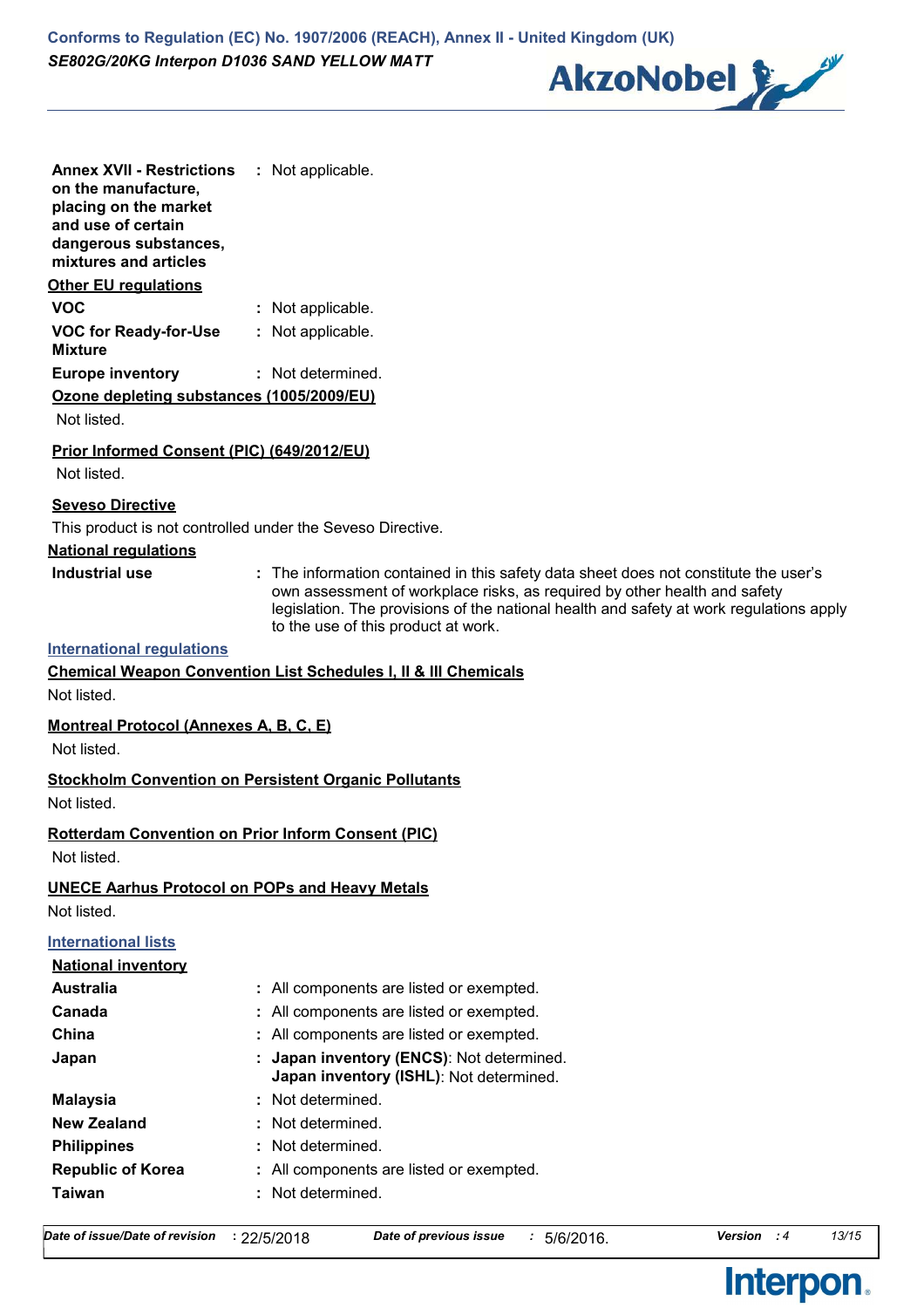

| Turkey                                    | : Not determined.                                     |
|-------------------------------------------|-------------------------------------------------------|
| <b>United States</b>                      | : All components are listed or exempted.              |
| <b>15.2 Chemical safety</b><br>assessment | : No Chemical Safety Assessment has been carried out. |

# **SECTION 16: Other information**

| <b>CEPE code</b>                     | : 3                                                                                                                                                                                                                                                                                                                                                                                                                                                |
|--------------------------------------|----------------------------------------------------------------------------------------------------------------------------------------------------------------------------------------------------------------------------------------------------------------------------------------------------------------------------------------------------------------------------------------------------------------------------------------------------|
|                                      | $\nabla$ Indicates information that has changed from previously issued version.                                                                                                                                                                                                                                                                                                                                                                    |
| <b>Abbreviations and</b><br>acronyms | $:$ ATE = Acute Toxicity Estimate<br>CLP = Classification, Labelling and Packaging Regulation [Regulation (EC) No.<br>1272/2008]<br>DMEL = Derived Minimal Effect Level<br>DNEL = Derived No Effect Level<br>EUH statement = CLP-specific Hazard statement<br>PBT = Persistent, Bioaccumulative and Toxic<br>PNEC = Predicted No Effect Concentration<br><b>RRN = REACH Registration Number</b><br>vPvB = Very Persistent and Very Bioaccumulative |

### **Procedure used to derive the classification according to Regulation (EC) No. 1272/2008 [CLP/GHS]**

|                                                                                                                                        | <b>Classification</b>       |                                                                                                                                                     | <b>Justification</b>                                                                                                                                                                                                                                                           |  |
|----------------------------------------------------------------------------------------------------------------------------------------|-----------------------------|-----------------------------------------------------------------------------------------------------------------------------------------------------|--------------------------------------------------------------------------------------------------------------------------------------------------------------------------------------------------------------------------------------------------------------------------------|--|
| Aquatic Chronic 3, H412                                                                                                                |                             |                                                                                                                                                     | Calculation method                                                                                                                                                                                                                                                             |  |
| <b>Full text of abbreviated H statements</b>                                                                                           |                             |                                                                                                                                                     |                                                                                                                                                                                                                                                                                |  |
| H317<br>H318<br>H334                                                                                                                   |                             | May cause an allergic skin reaction.<br>Causes serious eye damage.<br>May cause allergy or asthma symptoms or breathing difficulties if<br>inhaled. |                                                                                                                                                                                                                                                                                |  |
| H335<br>H410<br>H412                                                                                                                   |                             | May cause respiratory irritation.<br>Very toxic to aquatic life with long lasting effects.<br>Harmful to aquatic life with long lasting effects.    |                                                                                                                                                                                                                                                                                |  |
| <b>Full text of classifications [CLP/GHS]</b>                                                                                          |                             |                                                                                                                                                     |                                                                                                                                                                                                                                                                                |  |
| Aquatic Chronic 1, H410<br>Aquatic Chronic 3, H412<br>Eye Dam. 1, H318<br>Resp. Sens. 1, H334<br>Skin Sens. 1, H317<br>STOT SE 3, H335 |                             | SKIN SENSITIZATION - Category 1                                                                                                                     | LONG-TERM AQUATIC HAZARD - Category 1<br>LONG-TERM AQUATIC HAZARD - Category 3<br>SERIOUS EYE DAMAGE/ EYE IRRITATION - Category 1<br>RESPIRATORY SENSITIZATION - Category 1<br>SPECIFIC TARGET ORGAN TOXICITY (SINGLE EXPOSURE)<br>(Respiratory tract irritation) - Category 3 |  |
| <b>Training advice</b>                                                                                                                 | : Not available.            |                                                                                                                                                     |                                                                                                                                                                                                                                                                                |  |
| Date of printing<br>Date of issue/ Date of<br>revision                                                                                 | : 22/5/2018.<br>: 22/5/2018 |                                                                                                                                                     |                                                                                                                                                                                                                                                                                |  |
| Date of previous issue<br><b>Version</b>                                                                                               | : 5/6/2016.<br>: 4          |                                                                                                                                                     |                                                                                                                                                                                                                                                                                |  |
| <b>Notice to reader</b>                                                                                                                |                             |                                                                                                                                                     |                                                                                                                                                                                                                                                                                |  |